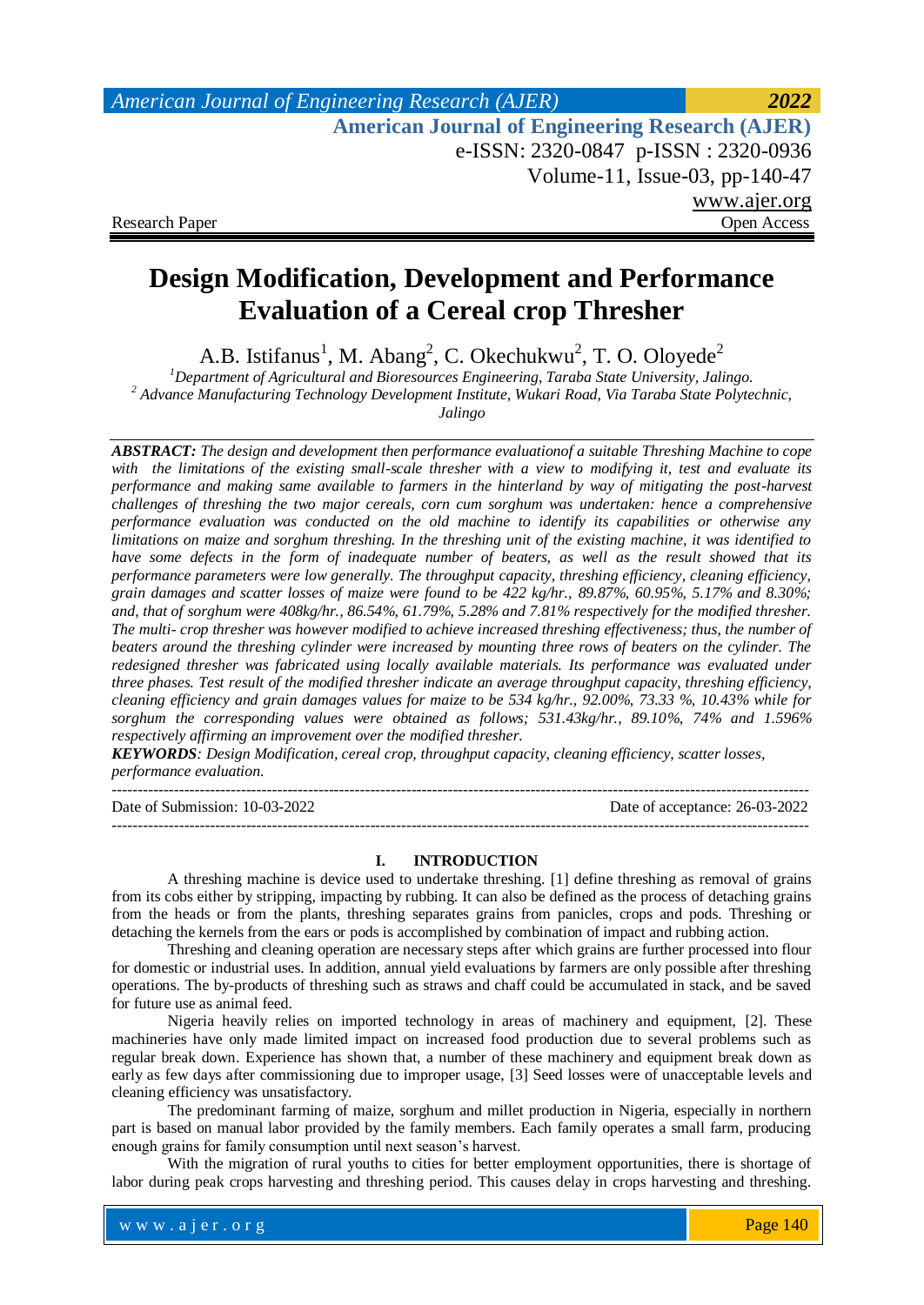Hence, it increases both quantitative/qualitative post-harvest losses and production has become too laborious for many farmers.

The traditional threshing methods of human or animal foot trampling and manually beaten against hard element are less efficient, require high labor capacity and may cause crop seed crack or scatter around. A lot of small-scale farmers use this kind of traditional threshing method as they cannot afford to buy conventional large threshing machines which are more expensive. This is because the conventional machine only suitable for big scale farmer.

Furthermore, different types of threshers are needed for different crop which is economically unwise and space consuming.

In design, modification and fabrication of any threshing agricultural machine, Design parameters such as cylinder speed, cylinder diameter, shape, size,spike, shelling length,clearance between the spikes and the concave, diameter holes in the concave aand arrangement on the shelling drum and the blower type should be considered so as to determine the efficiency of the theperformance of thresher in terms of threshing efficiency, damage percentage, output capacity, cleaning efficiency, and power requirement[4].

There is a growing need to provide small scale farmers with an appropriate multi-crop thresher with higher throughput capacity, low processing losses and mechanical grain damage. That will reduce the processing losses by threshing thereby increasing the economic return to the farmers. Similarly, efficient power operated multi-crop thresher will also eliminate the large drudgery involved in manual method of threshing. This will certainly encourage more farmers including the youth to engage in crop production thereby reducing unemployment.

Furthermore, it will assist the farmers to thresh large quantities of maize and millet, per unit time and reduce the heavy postharvest losses increasing food availability and security in the nation. The use of available local materials will help to reduce cost of producing a multi-crop thresher, so that small scale and average income farmers can afford.

In this paper, multi-crop threshers which are used to handle a number of crops are highly successful for threshing cereal crops and pulses. The advantage of multicrop threshers is that with minor adjustments it can be used to thresh different crops, whereas other threshers can thresh a particular crop only, efficient threshing does not only require substantial time but also cause considerable threshing losses of grain. The main objective of this is the desgn modification and performance evaluation of a cereal multi-crop thresher.

### **II. MATERIALS AND METHODS**

*The Description of the multi crop thresher:*The development of modified design of a thresher generally made use of local materials including metals, iron rod, angle iron, metal sheets and 6.5kw power generating machine purchased from the Jalingo building materials market: the crops used for performance evaluation were grown by the researchers and used in November, 2022. The fabrication was done at the Taraba State Polyethnic workshop while performance evaluation was carried out at the farm.

The machine comprises of a hopper, frame, threshing unit, cleaning unit and sieve. The hopper serves as the feeding chute to the threshing chamber where the grains are threshed and separated. It was constructed using a 2mm thick metal sheet. The crop fed into the hopper go down to the threshing chamber where the panicles are threshed by the action of rotating drum against the stationary concave. After the panicles are threshed, some of the threshed seeds, unthreshed crop and some impurities pass down through the perforated concave unto a stream of air blown by the drum through the perforated concave which also removes some portion of the impurities. The rest are passed together with impurities onto a set of aspirators and sieves. The air blown by the drum takes away chaffs and impurities, while the cleaned grains pass through the sieves down to the grain delivery outlet by the action of vibration produced by power source of the thresher.

*Limitations of the ExistingCereal Crop Thresher:*The primary purpose of a crop thresher is to perform the postharvest duty of separating grains of cereal crops (such as maize, sorghum, millet and so on) from the chaff and deliver clean grains to the farmer or consumer. The existing thresher though functionable had obvious gaps among which are the following that necessitated the modification of the thresher:

- The existing machine did not have suction chamber, thereby allowing dirt to enter the threshed grain.
- The handle is stationary and requires heavy machine to pull.
- The sieveswere welded to the frame which madetheir replacement difficult.
- Introduction of blower for effective achievement of threshed grain cleaning quality.

More to these, the cylinder drum, the shaft and shaft speed, blower volume, beater capacity required to be improved to enhance the efficiencies of operations and the general throughput capacity of the cereal thresher.

*Design Considerations:*A cylinder-concave clearance of 10 mm was used for the thresher. This is in accordance with the recommendations of [5]. To keep the mechanical grain damage low, 9.21 m/s (800 rpm) was chosen as the threshing cylinder peripheral speed. This is within the range of values recommended by [6] for sorghum threshing. Sieve hole size of 6 mm was used, this is based on [7] recommendation. The shaking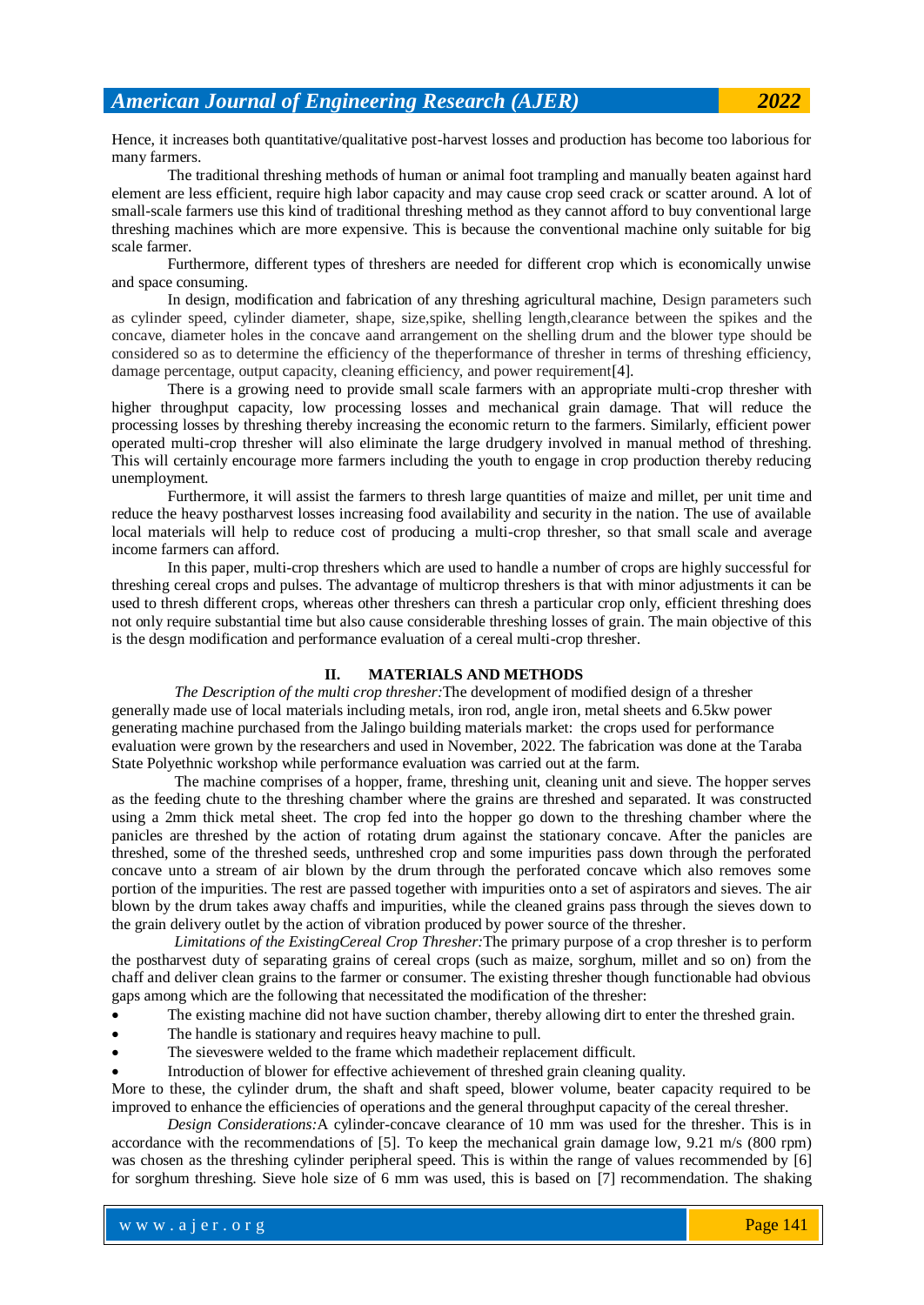frequency and amplitude of oscillation were 360 rpm and 7 mm respectively. A threshing drawing of the thresher is shown below in Figure 1.cylinder diameter of 220 mm and length of 230 mm was maintained from the previous machine. To increase threshing capacity, the number of pegs around the cylinder was increased from 4 to 5 and cutting knives were mounted on the cylinder cover. The assembly



Figure 1: Assembly Drawing of the Thresher

| The Major Considerations in Modification of the Machine                                                     |       |
|-------------------------------------------------------------------------------------------------------------|-------|
| <b>Belt Selection:</b>                                                                                      |       |
| Length of Belt was calculated as:                                                                           |       |
| $L = 2c + 1.5(D - d) + (D - d)/4C$                                                                          | (3.1) |
| $L=$ Effective length of belt $(m)$ ,                                                                       |       |
| $C =$ Centre distance from drive to driven pulley (m)                                                       |       |
| $D=$ Diameter of driven pulley (m),                                                                         |       |
| $d=$ Diameter of driving pulley (m) [8]                                                                     |       |
| The equation above will be used to estimate the following lengths                                           |       |
| L1= Belt length from engine to thresher pulley (m), and L2= Belt length from thresher to fan pulley (m)     |       |
| <i>Belt speed:</i> The belt speeds was calculated using [9] equation:                                       |       |
| $N = \frac{V}{\pi d}$<br>(3.2)                                                                              |       |
|                                                                                                             |       |
| $V = \text{belt speed (m/s)},$                                                                              |       |
| $N=$ drive speed (rpm),                                                                                     |       |
| $D=$ diameter of drive pulley (m)                                                                           |       |
| <b>Calculation of Belt Tension</b>                                                                          |       |
| The formula for the torque producing power, T is given by $\theta$                                          |       |
|                                                                                                             |       |
| $T = \frac{60P}{2\pi N}$<br>(3.3)                                                                           |       |
| $P = Power$ of engine (kW),                                                                                 |       |
| $T = T$ orque (Nm) and N = Speed of thresher pulley (rpm)                                                   |       |
| The tension in the tight side, T1 and slack side, T 2 of belt was calculated using the formula given below; |       |
| $T = (T1 - T2)r$ [9]<br>(3.4)                                                                               |       |
|                                                                                                             |       |

www.ajer.org

where  $\mathcal{L} = \mathcal{L} \left( \mathcal{L} \right)$  is the set of  $\mathcal{L} \left( \mathcal{L} \right)$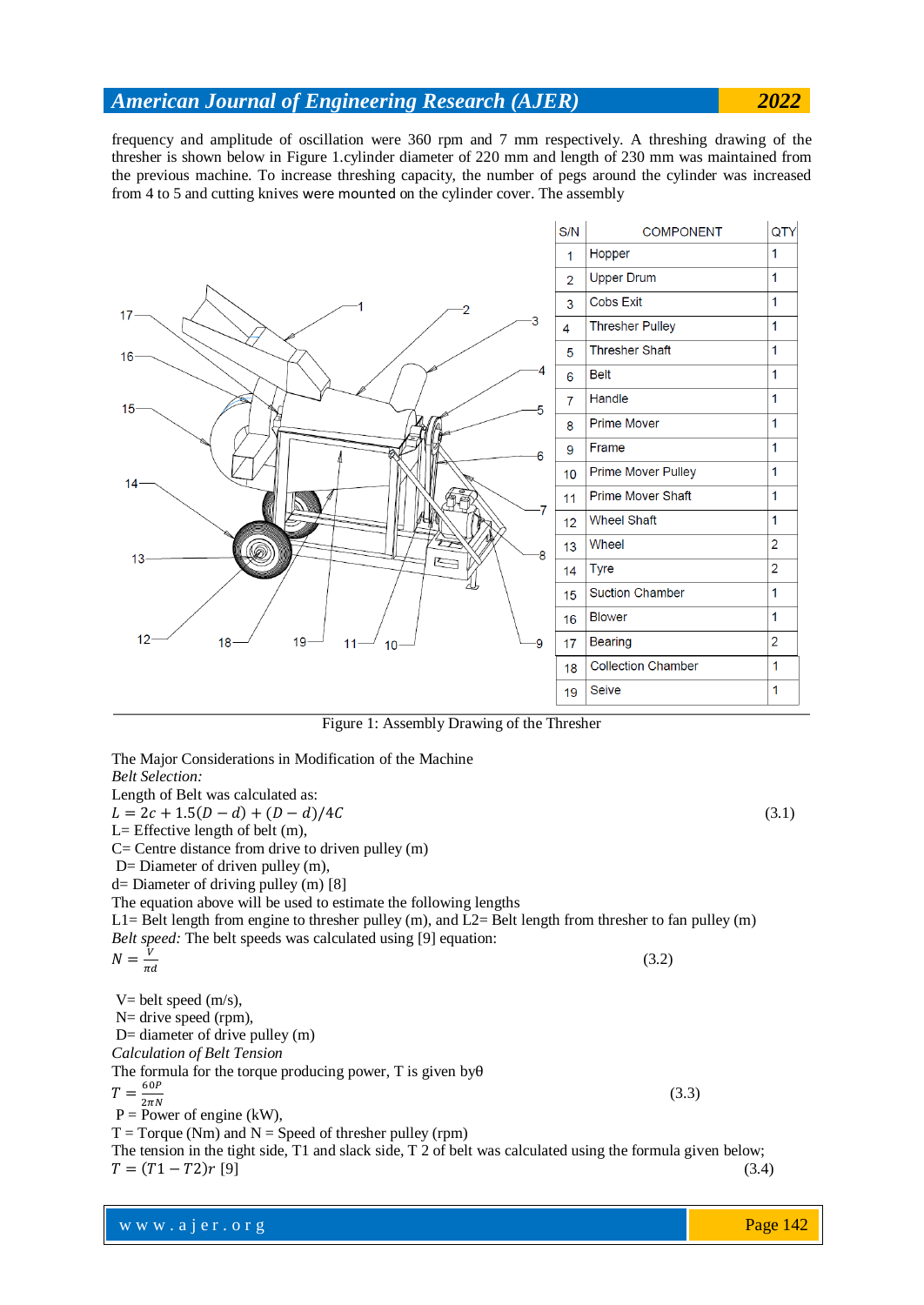*Fan Design: Fan case design:* The radius of the fan case was calculated from:  $R = \frac{1}{2}$ 360 (3.5) r=radius of fan case R=Distance from shaft to tip of blades  $\theta$  = Angle *Fan Blade Selection:* A 20-gauge mild steel sheet blade was used. *Determination of air velocity of fan*  $Q = AxV$  (3.6)  $Q =$  Volumetric flow rate (m/s),  $A =$  Cross sectional area (m),  $V =$  Air velocity (m/s) [8]. *Determination of fan speed:*  $V=\frac{\pi}{2}$ 60 (3.7)  $N =$  Speed of fan (rpm),  $D =$  Diameter of fan (mm) and  $V =$  Velocity of fan (m/s)[9]. *Components of the machine:.*  Petrol Engine: this is the power source for thresher providing mechanical energy to the threshing drum in a form of rotation through belt. This engine is of 6.5 kW petrol engine with a speed rating of 3500 rpm. Threshing drum/ blower: this is a component that revolves and rubs the grain panicles against a stationary plate thereby detaching the grains from the Plate cob, it blows away or separates the unwanted chaffs from the threshed grain and other impurities. Grain plate: it contains holes and against which the panicle is rubbed by the threshing drum. It is where threshed grain passes through after been detached by the threshing drum. Feeding hopper: it is where the panicle is fed. Set of sieves: it sorts grain from the chaff and other unwanted materials through the action of vibration of the machine. Grain delivery outlet: where the threshed grain is delivered. Frame: it serves as the body of the thresher *Design analysis and calculation: Belt speed:* The belt speeds will be calculated using [9] equation:  $N=V/\pi D$ V= belt speed (m/s), N= drive speed (rpm), D= diameter of drive pulley (m)  $V=N\pi D$  (3.8) *Calculation of Belt Tension* The formula for the torque producing power, T is given by  $T = 60P/2\pi N$  [9] (3.9)  $P = Power$  of engine (kW),  $T = T$ orque (Nm) and N = Speed of thresher pulley (rpm) The tension in the tight side, T1 and slack side, T 2 of belt will be calculated using the formula given below;  $T = (T_1 - T_2) r Nm [9]$ *Pulley Selection:* The drive speed is the criteria for which the pulley sizes are based.  $N_1$   $D_2 = N_2 D_2$ Where;  $N_1$  = Speed of driving pulley (rpm)  $D_1$ = Diameter of driving pulley (m)  $N_2$ = Speed of driven pulley (rpm)  $D_2$ = Diameter of driven pulley (m) The selection of the following pulley sizes is based on [10]: Prime mover pulley, Threshing drum pulley and Fan pulley. *Estimation of pulley dimensions:* Pulleys dimensions were determined by using expression given by [11];  $N_1$   $D_1 = N_2 D_2$ Where:

 $N_1$ = Speed of drive pulley;

 $D_1$  = Diameter of drive pulley;

 $N_2$ = Speed of driven pulley;

 $D_2$ =Diameter of driven pulley For cylinder and prime mover:

w w w . a j e r . o r g where  $\mathcal{L} = \mathcal{L} \left( \mathcal{L} \right)$  is the set of  $\mathcal{L} \left( \mathcal{L} \right)$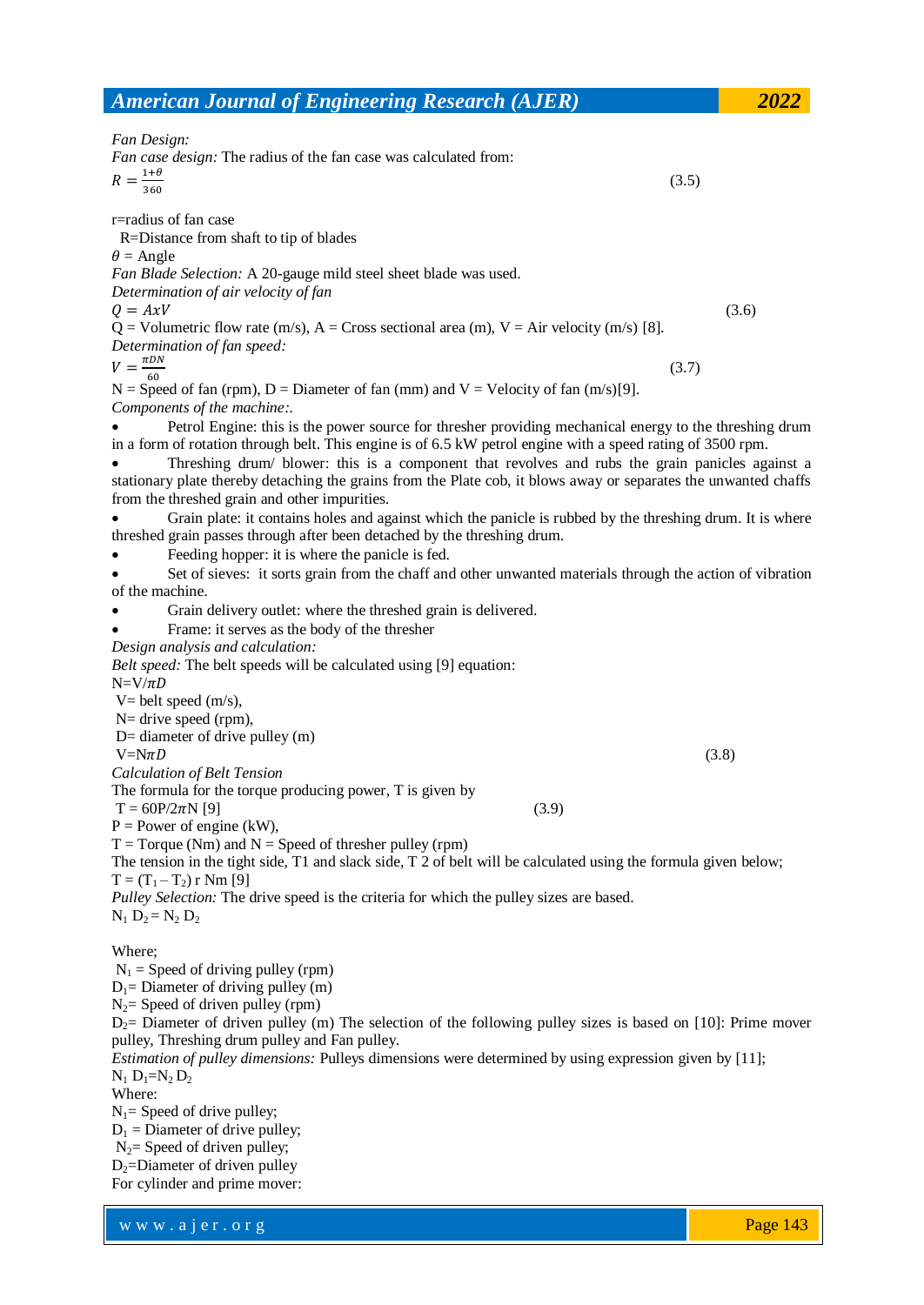$N_1$  = Speed of the prime mover (3500 rpm);  $D_1$  = Diameter of the prime mover pulley (60 mm);  $N_2$  = Speed of the threshing cylinder (1312.5 rpm);  $D_2$  = Diameter of the threshing cylinder pulley. Therefore,  $D = 160$  mm *Determination of concave sieve radius:* The radius of curvature of concave sieve rc, was determined by the following expression as used by [12]:  $R_c = rd + hp + Cc$ Where:  $R_c$  = Radius of concave sieve (mm); r  $d =$ Radius of cylinder drum (110 mm); h p= Height of peg above the drum (78 mm);  $C_c$ = Cylinder concave clearance (10 mm);  $R_c = 198$  mm *Determination of the volume of cylinder and spike tooth: Determination of the volume of cylinder and spike tooth:* This was obtained by summing up the volume of the threshing cylinder which is hollow and peg teeth volume which is solid  $V_c = \pi (r_1 - r_2)L + (\pi r_3 h)n$  (3.13) Where:  $V_c$  = Cylinder and peg tooth Volume (m3);  $R_1$  = Outer radius of the cylinder (110 mm);  $R_2$  = Inner radius of the cylinder (105 mm);  $R_3$  = Radius of the peg tooth (10 mm);  $L =$  Length of the cylinder (230 mm);  $H =$  Height of the peg tooth (78 mm);  $N =$  Number of peg tooth (40);  $V_c = \pi(110 - 105) X 230 + (\pi X 10 X 78) * 40$  $vc = 3.142(5)230 + (3.142 X 3.142 X 78)40$  $Vc = 3613.3 + 98030.4$  $Vc = 101643.7$  $Vc = 101 \times 10^3$ Fan Design: 2.6.6 Actual discharge : Is the actual flow rate of fan can be estimated as  $Q_{a} = V_{t}DW$  (3.14) Where:  $Q_a$  = Actual flow rate (m3/s);  $V_t$  = Terminal velocity of air (m/s);  $D =$  Depth of air stream over the screen (400 mm);  $W =$  Width over which air is required (450 mm).  $V_t = \frac{Q}{R}$ D  $V_t = \frac{1}{4}$ 3

 $V_t = 0.0166$ An air stream terminal velocity  $V_t$  is selected such that it is greater than the terminal velocity of the light contaminants and smaller than that of the principal grain materials. At 10–20% moisture content, the terminal velocity of sorghum seeds ranges from  $3.73 - 5.13$  m/s [13]. Therefore  $3.70$  m/s was chosen as the terminal velocity of air;  $Q_a = 0.670$  m $3/s$ .

*Determination of the shaft diameter:*Design of a shaft involves determination of the minimum diameter of the shaft material that can withstand certain loading conditions; it is a ductile material base on strength which is controlled by maximum shear theory. It is subjected to torsion, to bending, to axial tension or compression or to a combination of any or all of these actions. Therefore, there is the need to take all of the above into consideration to avoid shaft failure. To get the shaft diameter (d), the following relationship would be used, [14].  $d=16/\pi S_S(\sqrt{(K_bM_b)^2+(K_tM_t)^2})$ (m)  $(3.15)$ 

Where;

 $S_s$  Allowable shear stress (42N/mm2for shafts with keyways), according to ASME Code

 $K_b=1.5$  (constant)

 $M_b$ = Maximum bending moment (kNm)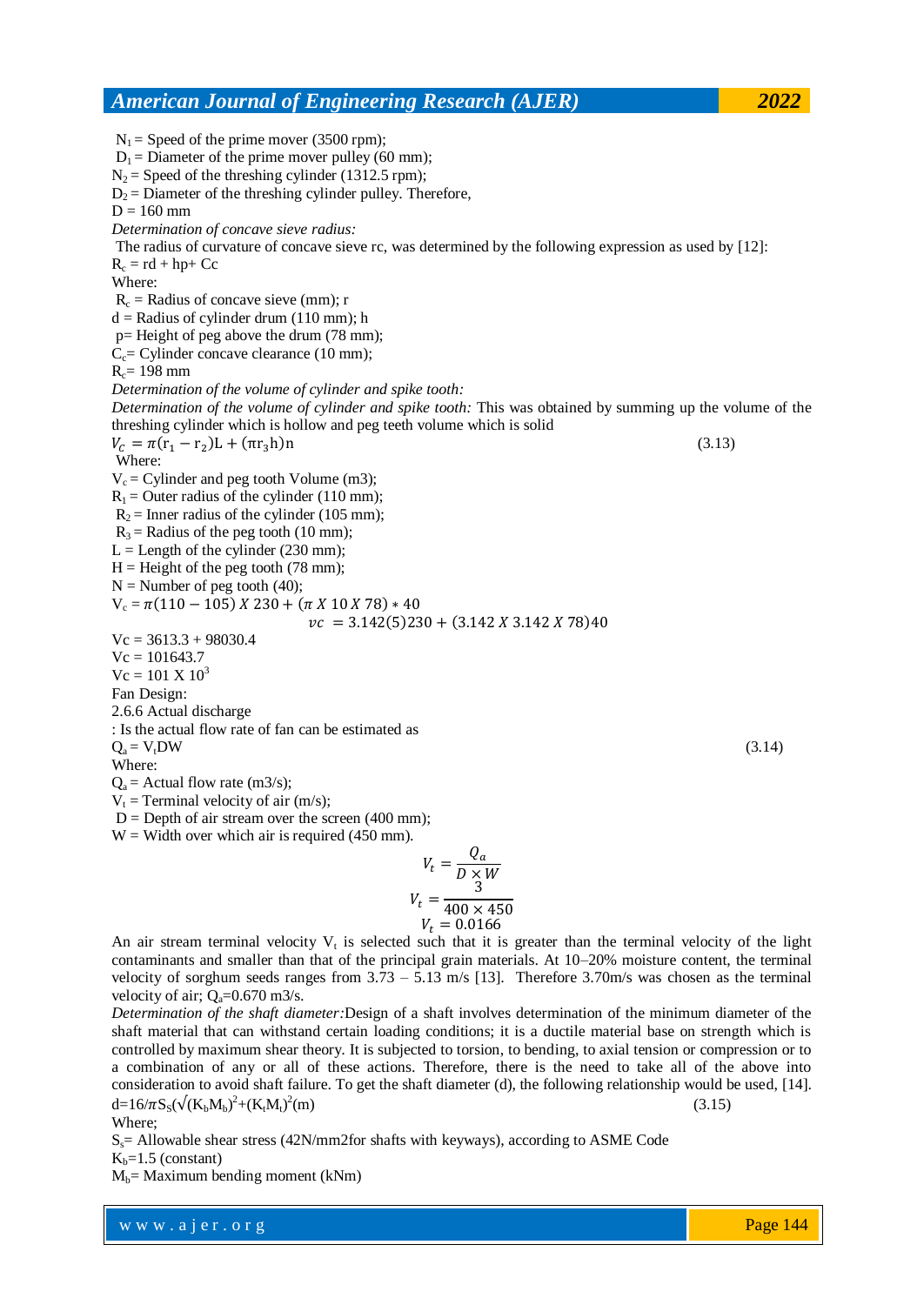$K_t = 1.0$  (constant)  $M_t$  = Maximum torsional moment (kNm) 2.6.8 Power required for uploaded cylinder Power required turning the unloaded threshing cylinder: This was calculated by the formula used by [15]; P<sub>1</sub>=2 $\pi$  NtrMc/60x75( $g$  +  $\frac{v}{\tau}$ r  $(3.16)$ Where:  $N_t$  = Speed of the threshing cylinder (800 rpm);  $M<sub>C</sub>$  = Mass of threshing cylinder (13.79 kg);  $r =$ Radius of cylinder (110 mm);  $V_{\text{tp}}$  = Peripheral velocity of the threshing mechanism (9.21 m/s); P1=1.32 kW Torque transmitted by shaft  $T = P/W$  (3.17) Where W=Angular Velocity  $T = Px60/2\pi N$  (3.18)  $T = \frac{1}{2}$  $\overline{\mathbf{c}}$  $T = 0.01575N$ N=No of revolution of shaft per minute From equation (3.4) torque transmitted  $r =$  radius of the shaft  $Px60/2\pi N - (T_1 - T_2)$  x r Power required of the prime mover on the multi crop thresher 1. Threshing power =  $P_{tr}$ <br>2. Winnowing power = F Winnowing power =  $P_w$ 3. Feeding power =  $P_{\text{fm}}$ 4. Transmitting power of the  $\cosh = P_{\text{trc}}$ Total power =  $P_{tr} + P_{w} + P_{fm} + P_{trc}$  (3.19)

#### **III. RESULTS AND DISCUSSIONS**

Design calculation results were obtained for all the components as shown below.

Diameter of threshing cylinder pulley  $= 160$  mm; Radius of curvature of concave sieve  $= 198$  mm; Speed of the prime mover  $= 3,500$  rpm; Diameter of prime mover  $= 60$  mm; Speed of the threshing cylinder  $=$ 1312.5 rpm; Outer radius of cylinder = 105 mm; Radius of peg tooth = 10 mm; Length of cylinder = 230 mm; Height of the peg tooth = 78 mm; Number of peg tooth = 40; Radius of cylinder = 110 mm; Speed of the threshing cylinder = 800 rpm; Mass of the threshing cylinder = 13.79 kg; Peripheral velocity of the threshing mechanism = 9.21 m/s; Length of beater = 90 mm; Threshing chamber diameter = 300 mm; Length of the threshing chamber  $= 520$  mm

Volume of the drum =  $12.37 \times 10^{3}$  Volume of the threshing chamber with the beaters = 6.363 x  $10^3$ m<sup>3</sup> Volume of beaters = 3.7115 x  $10^3$ m<sup>3</sup> Volume of the threshing chamber = 2.2985 x  $10^3$ m<sup>3</sup> Threshing power = 295.74 W; Volume of the blower shaft and the blade =  $6.72706 \times 10^3 \text{m}^3$ ; Angular velocity =  $314.2$ rad/sec; Threshing force = 3524.30 N; Threshing torque = 126.46 N ;Tortional moment = 78.79 Nm.

These values certify to the fact the machine performance was optimal within the range of these basic design values. The volumes of the threshing chamber,that of the beaters, the volume of the chamber as well as the power rating of the thresher as specified in the design results below enhanced the quantity of material fed into the machines well as the quantity and quality of grain exited. The blowers design capacity of 6.72706 x 10<sup>3</sup>m<sup>3</sup> raise the quality and quantity of the material giving rise to an improved material throughput Capacity. The assembly diagram in (figure1) above is a product of these various parameters which served as the data used in coupling the new machine. (Also, see appendices for component drawings using pro e):

The machine was designed to thresh grains by impact and it derives its power from a petrol engine prime mover. The thresher with a new design modification has a reasonable configuration as seen in figure 1comprises of a moderate energy consumption and a relatively high output as contained in Tables 1and 2.

The un-threshed grain, when fed into the hopper, falls down to the threshing chamber which rotates against the concave by the threshing drum. The impact of the drum results in the grain being threshed. The seeds and chaff are separated through the concave sieve. The broken cobs are ejected through the drum outlet. Cleaning of the seeds is done through the airstream produced by the fan, by suction process and then the threshed clean seeds pass down to the discharge outlet.

Tables 1 and 2 below represent the performance evaluation carried out on the new thresher using two major cereals (maize and sorghum). Various parameters such as threshing efficiency, percentage of unthreshed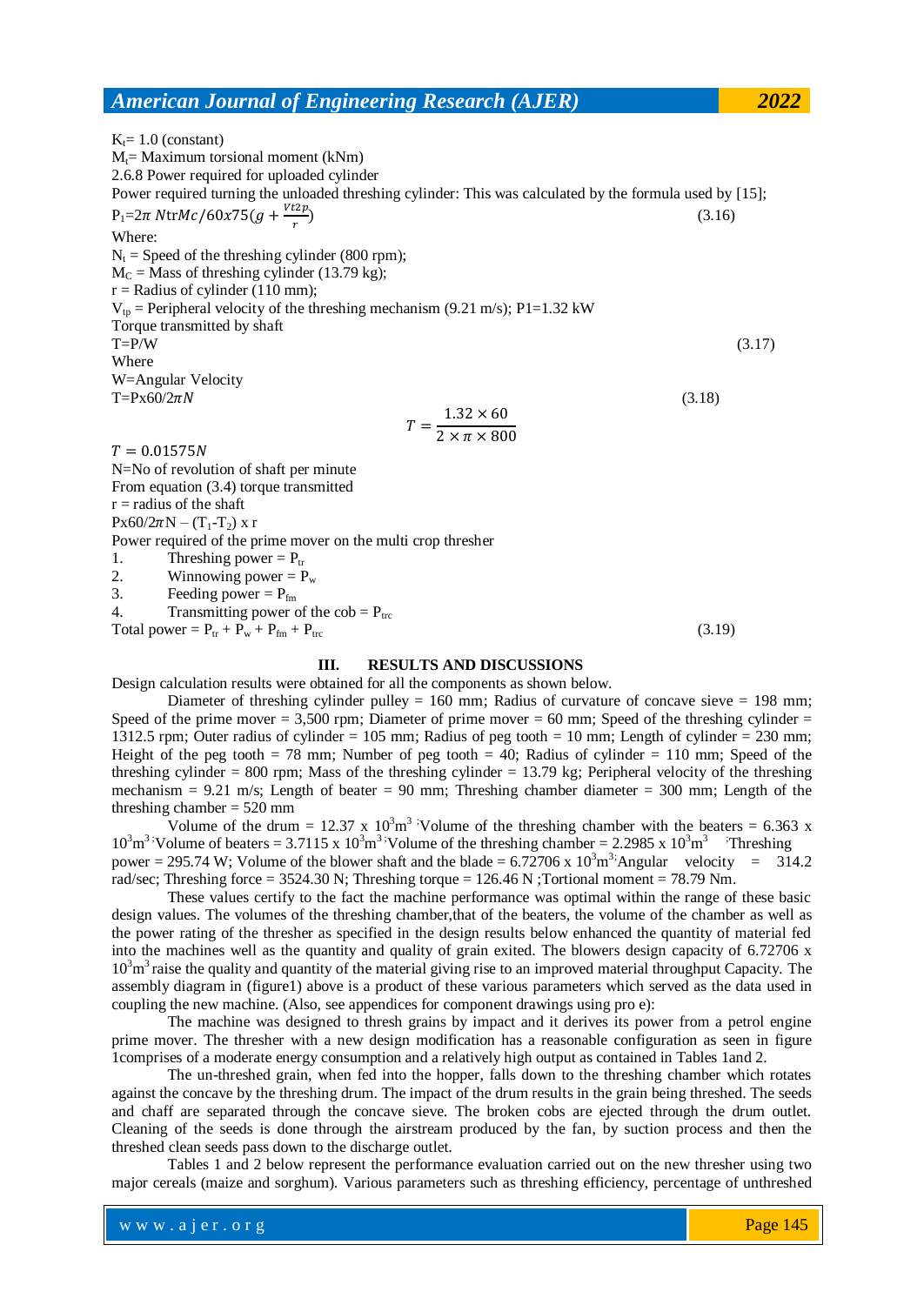grain, percentage of mechanical damage, percentage of blown grain,Percentage of sieve loss, throughput Capacity,threshing performance index,total grain loss etc. determined which displays adequate superiority over the existing thresher.

| S/N          | οf<br>Qty     | Time taken to    | of threshed<br>Oty | Qty of grain   | Qty<br>of       | Qty<br>ΟĪ          | Qty of grain  |
|--------------|---------------|------------------|--------------------|----------------|-----------------|--------------------|---------------|
|              | unthreshed    | thresh $(T)$ min | grain $(x_1)$ Kg   | $cobs(y_b)$ Kg | damage<br>grain | unthreshed<br>seed | stuck<br>1n   |
|              | $grain(x)$ Kg |                  |                    |                | $(y_2)$         | $(y_1)$            | sieve $(y_c)$ |
|              | 63            | 10               | 48                 | 8.80           | 2.70            | 0.90               | 2.00          |
|              | 240           | 20               | 218                | 17.10          | 3.00            | 1.90               | 4.00          |
|              | 320           | 40               | 300                | 13.10          | 4.80            | 2.10               | 5.00          |
| <b>TOTAL</b> | 623           | 70               | 566                | 39             | 10.50           | 4.90               | 11.00         |

#### **TABLE 1: QUANTITY OF GRAIN (MAIZE) THRESHED IN (Kg) PER TIME**

#### **TABLE2: QUANTITY OF GRAIN (SORGHUM) THRESHED IN (Kg) PER TIME**

| S/N          | of<br>Qty     | Time taken to    | Qty of threshed  | Qty of grain   | of<br>Qty    | Qty<br>οt       | Qty of grain  |
|--------------|---------------|------------------|------------------|----------------|--------------|-----------------|---------------|
|              | unthreshed    | thresh $(T)$ min | grain $(x_1)$ Kg | $cobs(y_b)$ Kg | damage grain | unthreshed seed | stuck<br>in   |
|              | $grain(x)$ Kg |                  |                  |                | $(y_2)$      | $(y_1)$         | sieve $(y_c)$ |
|              | 70            | 10               | -41              | 9.1            | 2.30         | 0.70            | 1.80          |
|              | 250           | 20               | 211              | 18.5           | 2.90         | 1.60            | 3.70          |
|              | 300           | 40               | 291              | 14.1           | 4.20         | 1.80            | 4.40          |
| <b>TOTAL</b> | 620           | 70               | 543              | 41.7           | 9.41         | 4.10            | 9.9           |
|              |               |                  |                  |                |              |                 |               |
|              |               |                  |                  |                |              |                 |               |

These results demonstrate a high efficiency of the machine. This actually shows a great improvement on the existing which is virtually below 65%.

#### **IV. CONCLUSIONS**

The purpose of this research was the design modification, development and performance evaluation of a thresher. This effort seeks to respond to the need to provide local farmers with appropriate multi-crop threshers with high throughput and mechanical grain damage that will reduce processing losses which invariably increases economic returns to the farmers. In the same vane, efficient poweroperated multi-crop threshers would also eliminate large drudgery involved in the manual method of threshing.

The threshing machine has been developed which offers the potentials of a number of basic design advantages which implies from the performance test its ability to be used for minimizing energy, high productivity, affordability and ease of operation by local farmers. The adoption a petrol engine as a power source is a featurealso makes it available right down to the grassroot. The cylinder and concave sievesare easilyreplaced for different cereal crops it's been portable ease of movementfrom farm to farm.

The performance of the modified thresher was carried out using maize and sorghum. The threshing efficiency of the modified thresher was determined as 92.54% for maize and 89.096% for sorghum as against the 58.72% for maize, and 56.49% for sorghum respectively.

#### **REFERENCES**

- [1]. Keepner, R. A., Bainer, R. and Barger, E. L. 1978. Principles of Farm Machinery, CBS Publishers and Distributors, New Delhi.
- [2]. Basher, I.M and J.O. Dauda (2003) problem associated with the maintenance of fully imported technologies. A case study of agricultural machinery and equipment in Kaduna state, Nigeria. Nigeria journal of engineering and appropriate technology 1 (1) Pp. 59-62.
- [3]. Yisa M.G. (1999) Agricultural Mechanization, how far? And what is next? Paper presented at NSE quarterly dinner in Minna, Niger state Nigeria.
- [4]. Denis Nsubuga, Isa Kabenge, Ahamada Zziwa,Nicholas Kiggundu, Joshua Wanyama and Noble Banadd (2021):Improving Maize ShellingOperation Using MotorizedMobile Shellers: A Step towardsReducing Postharvest Losses in LowDeveloping Countries: intechopen doi :http://dx.doi.org/10.5772/intechopen.101039
- [5]. Saeidirad, M. H., Esaghzade, M., Arabhosseini, A. and S. Zarifneshat, S. (2013). Influence of Machine-Crop Parameters on the Threshability of Sorghum. *Agric Eng Int: CIGR Journal*, 15(3): 55-59.
- [6]. Joshi, H.C (1981) design and selection of thresher parameters and component. Journal of Agricultural mechanization in Asia, Latin America and Africa (AMA). 12(2): 61-68<br>IRRI (1978). "The Rice
- [7]. IRRI (1978). "The Rice Plant and How it Grow." International Rice Research Institute.(www.fao.org/inpho/content/compend/text/ch10-05htm)
- [8]. Khurmi, R.S, and Gupta, J.K. (2005). A textbook of machine design. 14 Edition, Eurasian Ltd. Ran Nagar New Delhi, pp.1230
- [9]. Hannah, J. and Stephens, R.C. (1984). Mechanics of machines, Edward Arnold, London. [10]. Gupta, P. K., Singh, Singh, S. and Sharma, V. K. 1985. Performance Studies on tractor operated combine for maize threshing. Agricultural Engineering Today 9(4):40
- [11]. Mohammed, J. (2009). Development of a maize dehusker thresher. An unpublished master degree thesis, department of agricultural engineering, Ahmadu Bello University, Zaria.
- [12]. Dangora, N.D Suleiman M.L and Yusuf D.D (2006): Modification of IAR Maize Dehusker Sheller for sorghum Threshing. 'Proceedings of the seven international conference of institute of Agricultural Engineers', 28: 106-109.
- [13]. Dauda, A. and Aviara, A. N. 2001. Effect of threshing methods on maize grain damage viability. AMA 32(4):43-46.